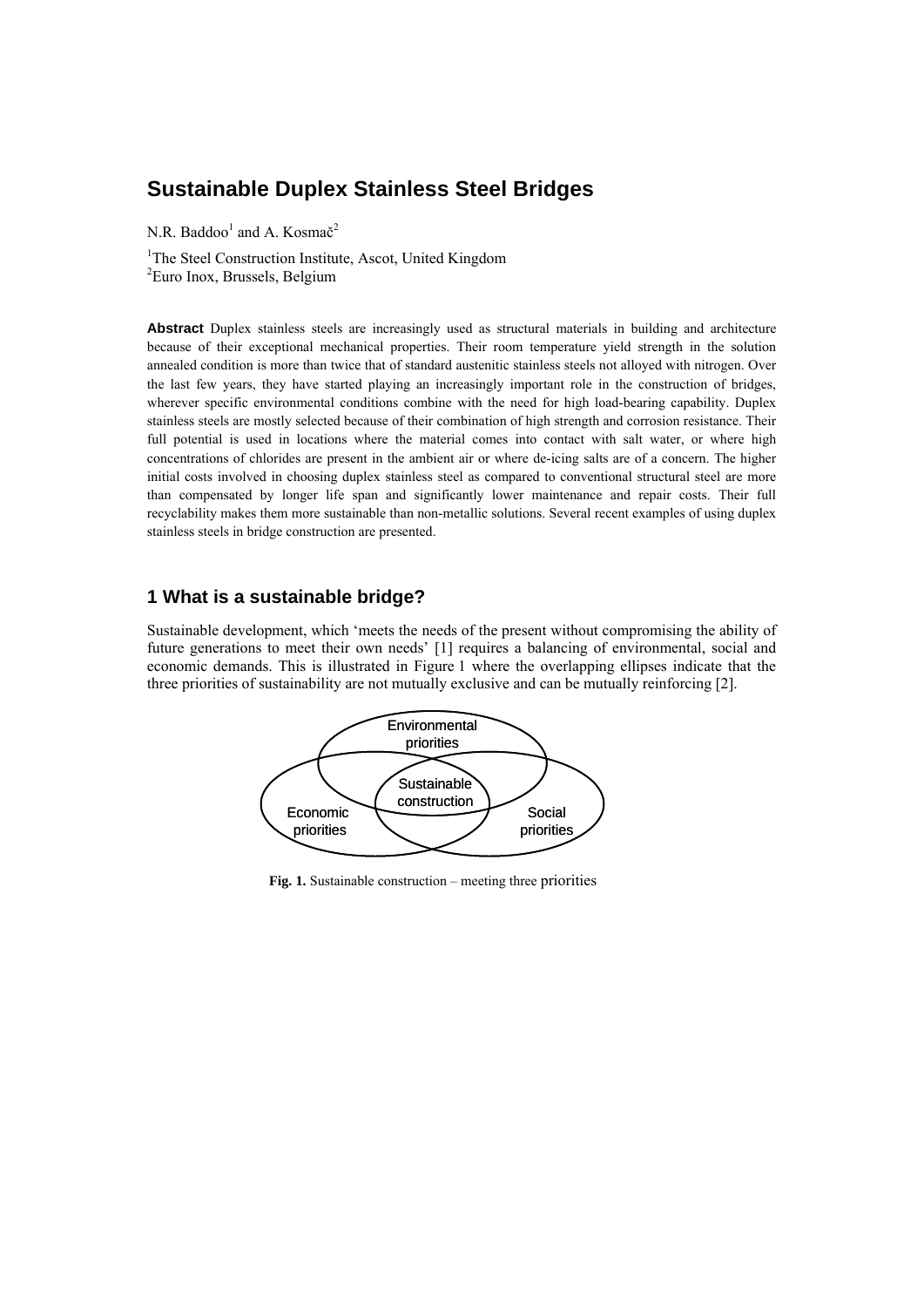Key themes of sustainable construction can be summarised below:

- design for minimum waste,
- aim for lean construction,
- minimise energy in construction and in use,
- avoid pollution,
- preserve and enhance biodiversity,
- conserve water resources,
- respect people and their local environment.

Sustainability is now a priority in the design, construction and maintenance of the civil engineering structures which make up the infrastructure in most parts of the world. Bridges can satisfy the three priorities of sustainability by:

- being economical in terms of their entire lifetime, including decommissioning, and also considering the effects of user disruption during construction and maintenance.
- meeting social priorities, considering both the construction workers, and the people living near to and using the bridge.
- minimising environmental impact in terms of carbon dioxide emission and embodied energy during fabrication and construction and ensuring as many bridge components as possible are recyclable and preferably re-usable at the end of the bridge's life.

# **2 Relevant properties of duplex stainless steels for bridge structures**

Duplex stainless steels have many desirable characteristics which can be exploited in bridge applications. The three grades most suitable for use in bridges are 1.4462, 1.4362 and 1.4162 to EN 10088-4 [3]. The principal properties of interest to bridge designers are:

**Strength:** These duplex stainless steels have design strengths between 400 and 460 MPa, 15 to 30% stronger than the design strength of grade S355 carbon steel that is generally used in bridges. Unlike carbon steel, no reduction in design strength for plate thickness exceeding 16 mm is required.

**Ductility:** Ductility is a measure of the capacity of a material to elongate under tensile loading before fracture occurs. Duplex stainless steels display high levels ductility (at least 25% for plates), which compare favourably with the relevant carbon steel grades.

**Toughness:** All steel bridge components subject to tension must achieve a specified notch toughness in order to prevent brittle fracture. This depends on the minimum design temperature, stress level and material thickness. Duplex stainless steels display a more gradual ductile to brittle transition than carbon steels and retain their toughness down to around  $-40$  °C. (Minimum impact toughness values in the transverse direction at -40  $^{\circ}$ C are 27 J for 1.4162 and 40 J for 1.4362 and 1.4462 [4], which compare favourably to carbon steel.)

**Weldability**: Duplex stainless steels can be welded using a number of widely available processes; provided correct welding procedures are followed, this method of joining should be no more difficult than with carbon steel.

**Fatigue resistance**: The resistance of duplex stainless steels is at least as good as carbon steels.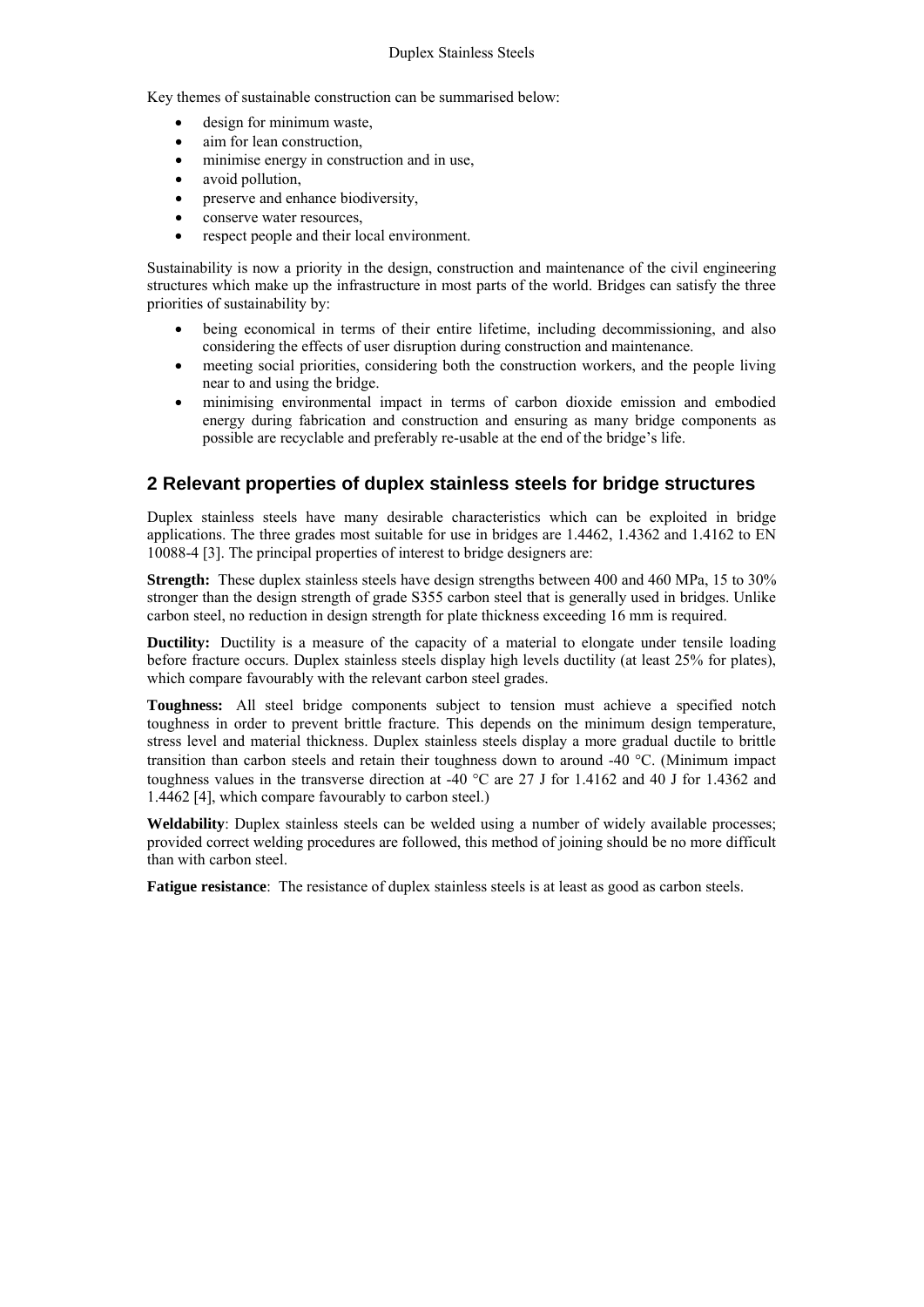**Durability:** The high chromium content of duplex stainless steels, along with molybdenum and nickel, give them very good resistance to chloride-induced pitting and crevice corrosion. All duplex stainless steels grades show very good resistance to stress corrosion cracking (SCC). It is important that the chosen grade of duplex stainless steel is appropriate for the intended service environment since the price of the material generally increases with the corrosion resistance. Table 1 gives some guidelines.

| <b>ISO 9223</b><br>Atmospheric<br><b>Corrosion</b><br><b>Class</b>                                                                                            | <b>Typical outdoor environment</b>                                                                                                       | <b>Suitable duplex</b><br>grade                            |  |  |
|---------------------------------------------------------------------------------------------------------------------------------------------------------------|------------------------------------------------------------------------------------------------------------------------------------------|------------------------------------------------------------|--|--|
| C1                                                                                                                                                            | Deserts and arctic areas (rural)                                                                                                         | 1.4162                                                     |  |  |
| C <sub>2</sub>                                                                                                                                                | Arid and low pollution (rural).                                                                                                          | 1.4162, 1.4362                                             |  |  |
| C3                                                                                                                                                            | Costal areas with low deposits of salt.<br>Urban or industrialised areas with moderate pollution.                                        | 1.4162, 1.4362,<br>(1.4462)                                |  |  |
| C4                                                                                                                                                            | Polluted urban and industrialised atmosphere.<br>Costal areas with moderate salt deposits.<br>Road environments with de-icing salts.     | 1.4462, (1.4362),<br>other more higher<br>alloyed duplexes |  |  |
| C5                                                                                                                                                            | Severely polluted industrial atmospheres with high<br>humidity.<br>Marine atmospheres with high degree of salt deposits and<br>splashes. | 1.4462,<br>other more higher<br>alloyed duplexes           |  |  |
| Grades suitable for a higher class may be used for lower classes but might not be cost-effective.<br>Grades within brackets denote use/need in special cases. |                                                                                                                                          |                                                            |  |  |

# **3 Environmental benefits of duplex stainless steel bridges**

### **3.1 Energy and CO<sub>2</sub> burdens**

Two major quantifiable measures of environmental sustainability of construction activities are the parameters of energy consumption and  $CO<sub>2</sub>$  emissions. The unit weight 'embodied' values of these burdens for duplex stainless steels are higher than for carbon steels. However, this does not take into account the fact that a duplex structural element is likely to be lighter than its carbon steel equivalent in load-bearing terms. A comparative Life Cycle Assessment (LCA) of a range of bridges designed in duplex stainless steel, carbon steel, concrete, masonry etc is needed in order for the energy consumption and  $CO<sub>2</sub>$  emission to be rigorously evaluated and compared on a scientific basis. Some work has been done in this area on austenitic stainless steels but not for duplex stainless steels [5].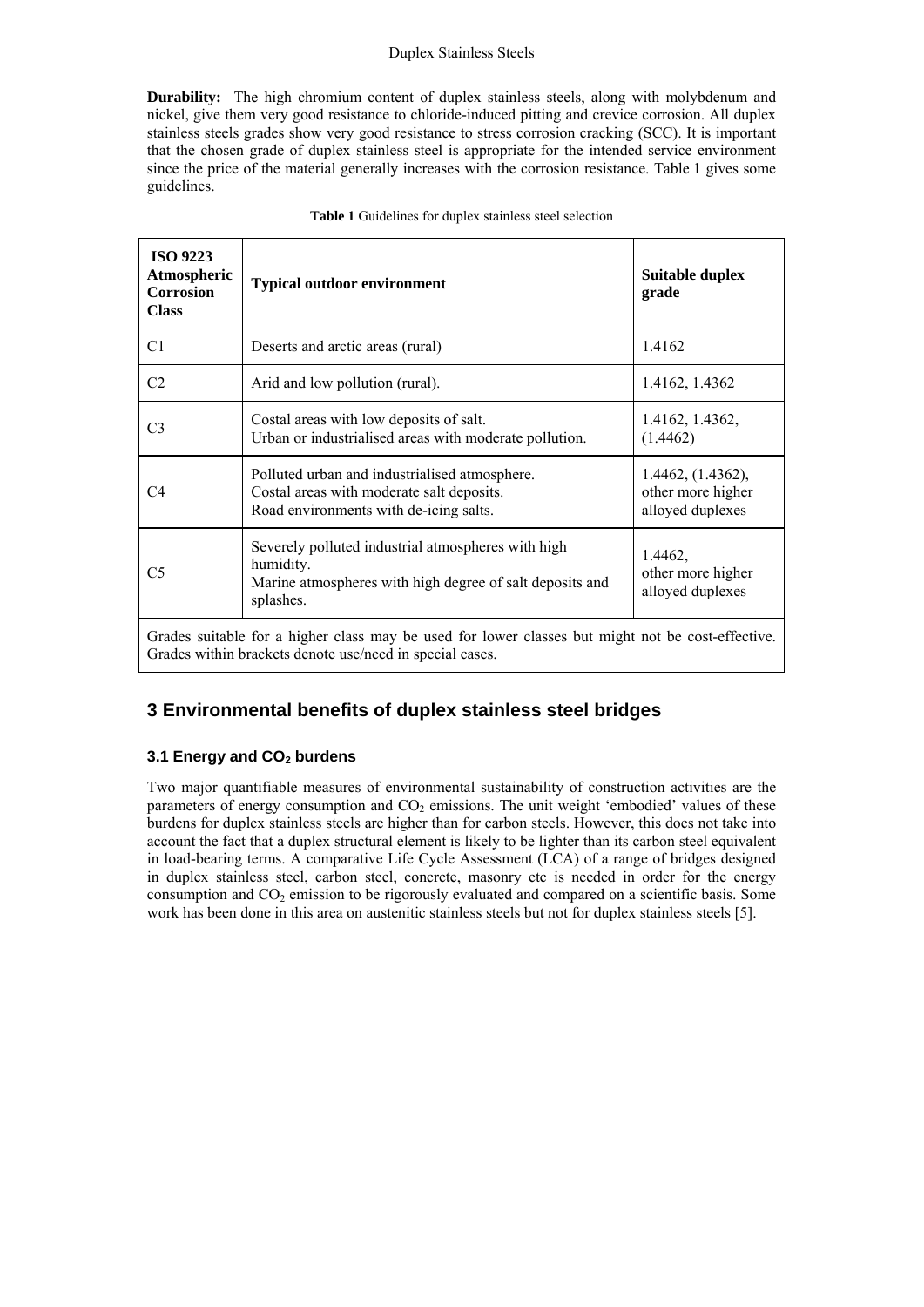#### **3.2 Recycling and re-use**

Stainless steel is 100% recyclable without any loss of performance or change in material properties. This benefits the environment by reducing the depletion of non-renewable resources, reducing the energy consumption in manufacturing, and avoiding end of life disposal impacts. It is estimated that at least 70% of stainless steels are recycled at the end of their life (one of the highest recycling rates of any material). Re-use rather than recycling lessens the impact even further, since the high energy burdens of re-melting and re-fabricating are avoided. Bolted connections clearly simplify deconstruction and facilitate re-use.

### **3.3 Lightweight construction**

Duplex stainless steel has a high strength to weight ratio which enables the specified load-bearing constraints to be met with a lighter and thinner structure, often looking better than a bulky concrete alternative. It also reduces the inertia effects induced by seismic events. Larger spans are possible, which eliminate the need to build supports in the middle of a road or river, simplifying construction and reducing the need for a hazardous work environment. This also cuts down the environmental impact on rivers, as well as removing a hazard for boats. Lighter construction reduces the required foundations, reducing construction times and minimising ground disturbance, in turn lowering the excavation, transportation and disposal costs. This is especially useful where the bridge is on soft ground, such as a river estuary.

The reduction in weight will reduce  $CO<sub>2</sub>$  emissions and energy use both directly in less materials used and also indirectly due to lower transportation costs.

#### **3.4 Minimising waste**

Computer aided design and workshop prefabrication optimise the quantity of material used and generates a minimum of waste which, moreover, is recovered and recycled.

### **4 Economic benefits of duplex stainless steel bridges**

#### **4.1 Efficient use of resources**

A bridge is a major investment. The choice of material must offer a good balance between minimising weight, deflection, dynamic response and susceptibility to fatigue over the life of the bridge. There is a correlation between cost and environmental burden for bridges; an efficient design minimises costs and environmental burdens. Whilst the initial 'costs' are useful, it is the 'cost/energy use' over the structure's full life that is more significant. A life cycle approach, taking into account the construction, operation, maintenance and deconstruction costs, over its entire lifetime, may well compensate for the higher capital cost linked to the choice of duplex stainless steel in certain circumstances.

Reference 6 describes life cycle costing performed for small road bridges. The study concluded that the application of stainless steel was cost-effective for crowded roads with daily traffic of over 20,000 vehicles.

Note that it is possible to restrict the use of stainless steel to external parts and to use carbon steel for the internal, unexposed parts (this is the choice that was made for the Pedro Arrupe footbridge in Bilbao where the internal structure is carbon steel.) However, the two types of steel must never come into direct contact and access to the structure's internal parts must be possible in order to conduct regular inspection.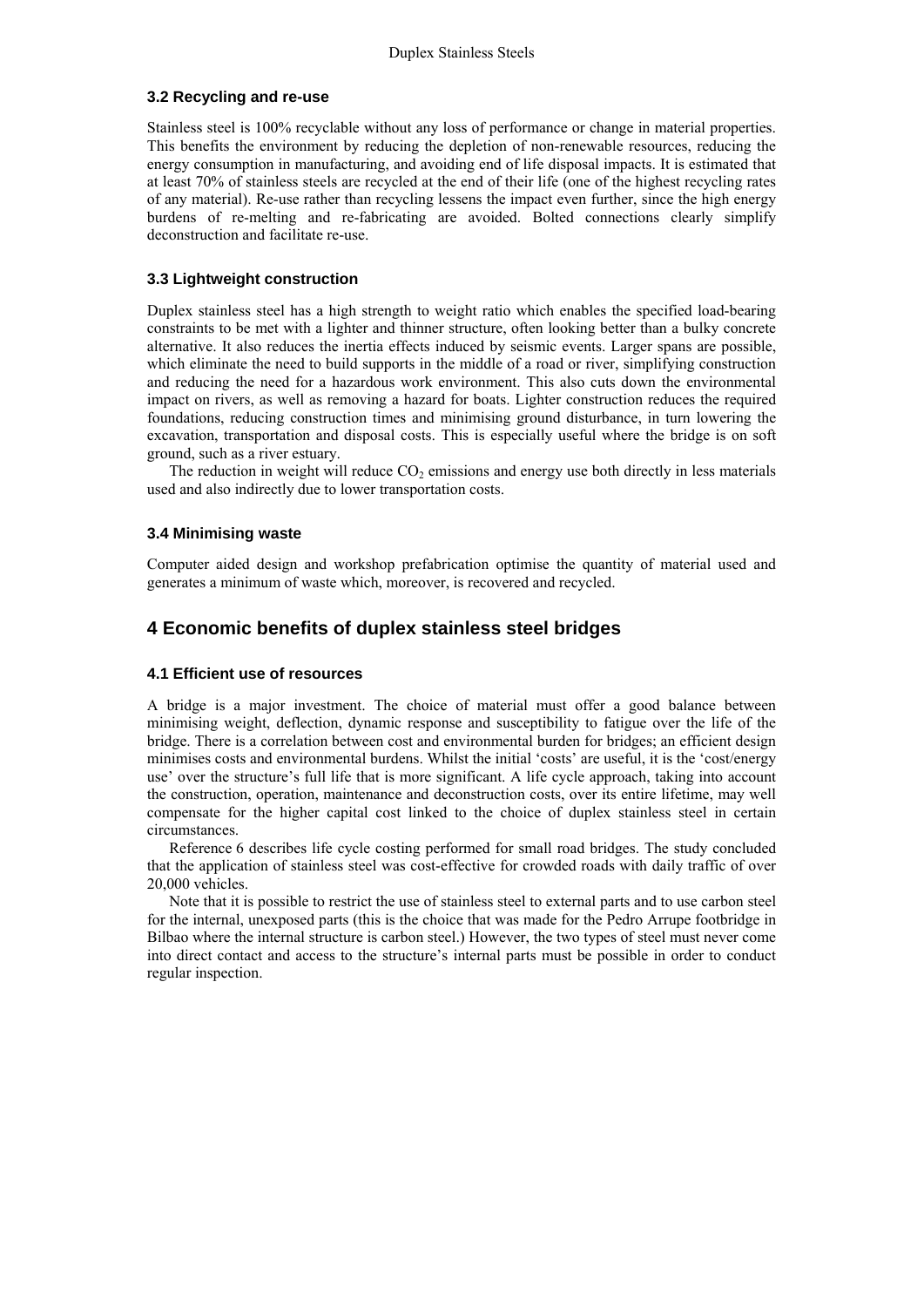### **4.2 Factory production**

At present, it seems that the costs for stainless steel fabrication are disproportionately more expensive than the same fabrication in carbon steel. The reasons for this disparity cannot be easily explained on the basis of material cost and or increased fabrication cost alone. It has been suggested that this topic needs further investigation [7].

### **4.3 Adaptability**

Stainless steel bridge solutions are generally readily adaptable to suit changes in road configurations and increased loading, ensuring that they are used for the full intended design life. They can be widened, strengthened and lengthened, or the entire bridge can be moved to a new location. For example, more girders can be added alongside existing girders, flange sizes can be increased by welding or bolting on additional plates. This is important considering the long life of steel bridges – 100 years or more – as there could well be a change in demand that was not predicted during the design process.

### **4.4 Durability and maintenance**

Bridge maintenance, and the inevitable resultant traffic congestion, have both a cost and environmental impact. Designing low maintenance bridges is quite a challenge considering that the principal structural components are exposed for long design lives. Durable, long life structures represent substantial savings in the cost of maintenance and replacement of components. With good detailing and correct grade selection for the service environment, duplex stainless steel bridges compare very favourably against carbon steels. The absence of coating reduces environmental burdens at the outset and throughout the life of the structure.

Duplex stainless steel bridges can be repaired whilst remaining in service. The ductility and toughness of duplex stainless steel allows absorption of loading well above design values without catastrophic failures.

### **4.5 Disruption during construction**

Steel construction involves fewer site deliveries and a shorter construction programme than in situ concrete construction. This can be especially beneficial in reducing the disruption to road users and the environmental burden due to longer journeys during the construction period.

## **5 Social benefits of duplex stainless steel bridges**

### **5.1 Factory production and skills development**

A duplex stainless steel bridge can be built with a minimum of disruption; it can be partially constructed offsite, and then the final modules assembled on site, or in some cases, the entire bridge moved into place as a whole. This can be important if the new bridge is replacing an existing one that is nearing the end of its life, as the switch can be made in only a few days, minimising disruption to bridge users. Less time onsite reduces the disruption to the local community if the bridge is in a populated area.

The greater use of off-site construction activities has the benefits of reduced hazards for the workers (avoiding or reducing the need to work at heights or in riverbeds) and the use of established facilities and communities, rather than the use of an itinerant workforce. The workers can have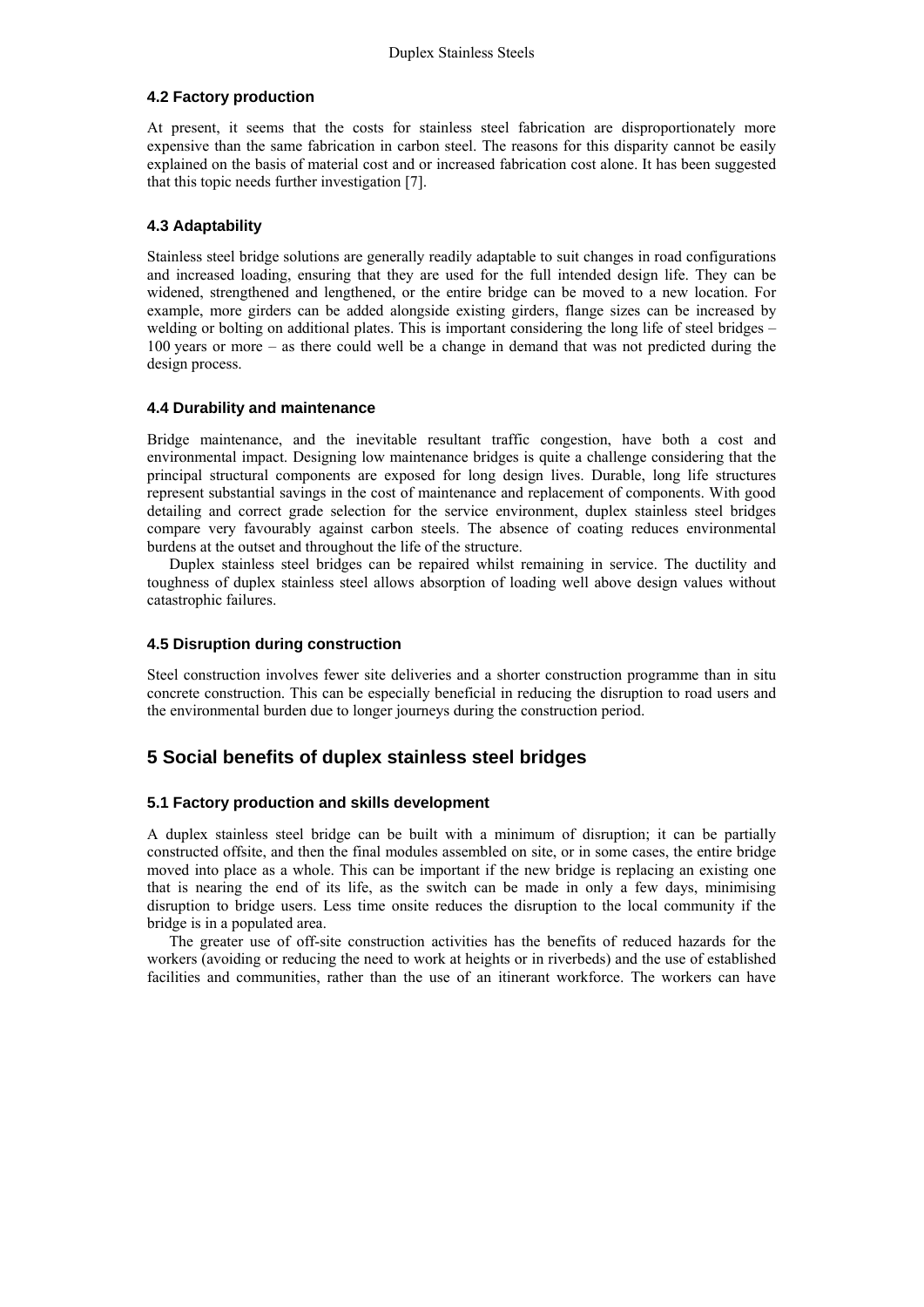continuous indoor work at factories in a fixed location, rather than following construction around the country; this promotes stable families and communities by giving people jobs near to where they live.

Use of integrated computer modelling and numerically controlled fabrication equipment ensures a high degree of accuracy of components, minimising problems during site assembly and thus reducing hazards.

#### **5.2 Health and safety**

The predominantly off-site nature of bridge steelwork construction promotes a culture of safe and healthy working practices. Site activities are usually undertaken by a specialist workforce using specialist plant, which promotes the establishment of trained teams, with consequent improvements in safe working practices.

Duplex stainless steels do not require intensive maintenance, unlike painted materials.

#### **5.3 Appearance**

Social demands often lead to the choice of a particular form for its 'better appearance'. This could result in a structure with a slightly higher environmental burden but its impact in relation to the users or society in general may be lessened.

Steel and, more recently, stainless steel are natural choices for landmark bridges. They are suitable for creating complex geometries, including horizontally curved and skewed alignments. The range of surface finishes which can be applied to duplex stainless steels, from standard mill finishes to different types of polished finishes, can also be used to achieve a specific aesthetic effect.

### **6 Examples of duplex stainless steel bridges**

Although it is only over the last ten years that duplex stainless steels have been used in bridge structures, the range of applications already demonstrates the potential for much greater use. Table 2 lists bridges constructed over the last ten years which incorporate main structural elements made from duplex stainless steel.

The Cala Galdana Bridge in Menorca was the first stainless steel road bridge in Europe (Figure 2). The entire process, from the closing of the previous bridge on the same spot to the new bridge opening, took 9 months, leading to minimal disruption in the high tourist season.

The upper 118 m of the 300 m high towers of the Stonecutters Bridge in Hong Kong are composite sections with an outer duplex stainless steel skin and a reinforced concrete core (Figure 3). In a marine environment and in a typhoon belt, as well as being near a major city and the port of Hong Kong, the towers needed to have minimal maintenance requirements for the bridge's 120 year life, as such work would be costly, dangerous and disruptive to the high expected traffic flow.

The first hybrid duplex stainless steel/glass fibre reinforced plastic (GFRP) pedestrian bridge was constructed in Zumaia, Spain over the Narrondo River, connecting a school with sports facilities on the other side of the river (Figure 4). The client required a lightweight structure with good durability as the footbridge is located close to the sea. Grade 1.4462 duplex stainless steel was chosen.

The Helix Bridge in Marina Bay, Singapore, is a landmark pedestrian bridge. The bridge is the world's first double-helix pedestrian bridge: two helixes, built from stainless steel pipes, spiral around each other to form the core of the 280 m structure (Figure 5). It is estimated that a conventional box girder bridge would have used five times the weight of steel.

The Piove di Sacco Bridge in Padua, Italy spans 120 m. The deck is supported by two 1300 mm diameter arches made of 12 to 26 mm thick 1.4362 duplex stainless steel plate (Figure 6).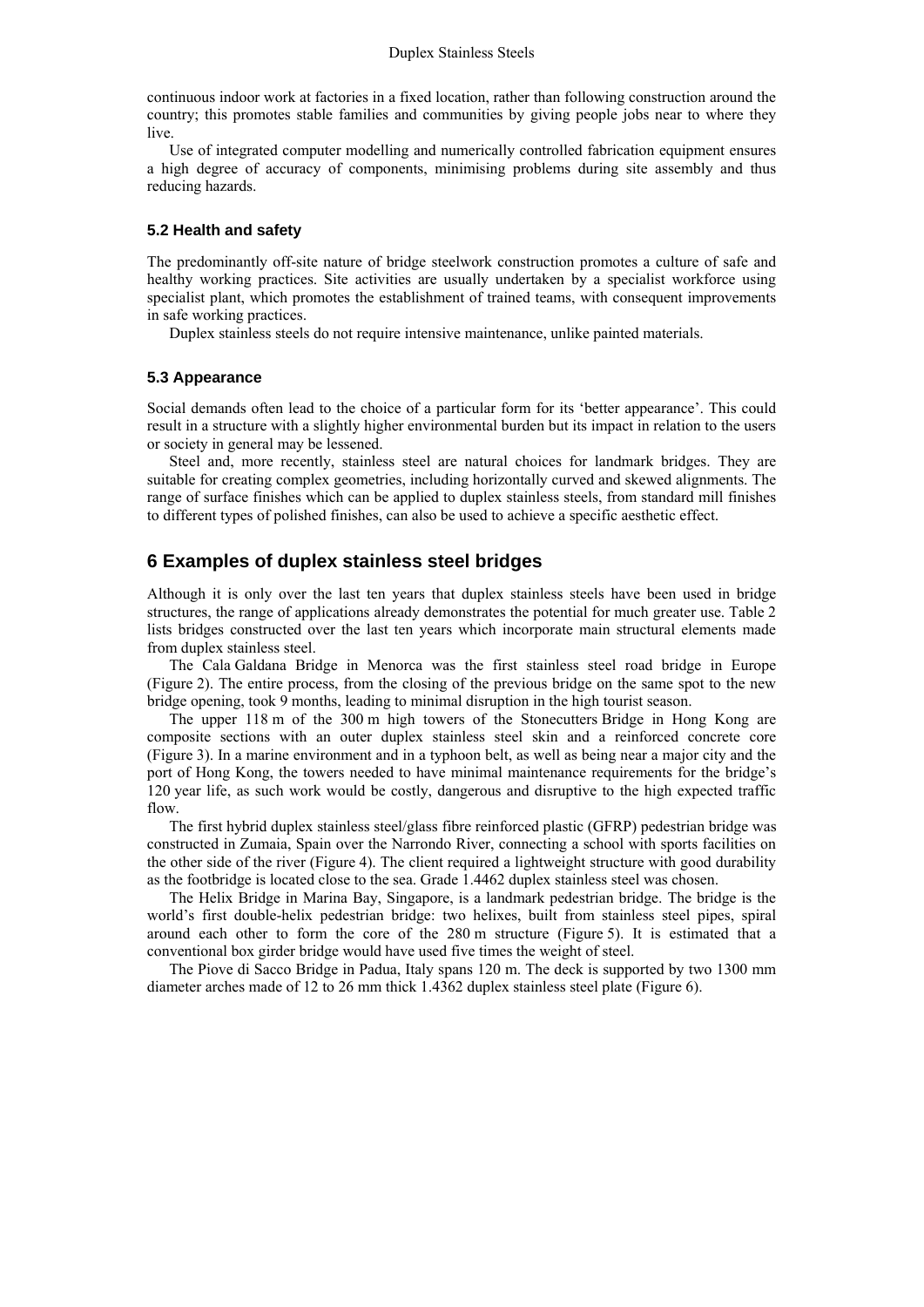Meads Reach Bridge, winner of a RIBA 2009 award, is a 55 m, stressed skin arc across the river (Figure 7). Stainless steel plates form the steel bridge deck and perforated flanks.

| <b>Date</b> | <b>Name and location</b>                  | <b>Type of bridge</b>                                                                    | <b>Duplex stainless steel</b><br>components and grade                                     |
|-------------|-------------------------------------------|------------------------------------------------------------------------------------------|-------------------------------------------------------------------------------------------|
| 1999        | Suransuns Bridge,<br>Switzerland          | Stress ribbon pedestrian<br>bridge, 40 m span                                            | Four structural ribbons<br>1.4462                                                         |
| 2001        | Millennium Bridge, York,<br>UK            | Tilted box girder arch<br>pedestrian bridge<br>80 m main span                            | Arch<br>1.4462                                                                            |
| 2002        | Apate Bridge,<br>Stockholm, Sweden        | Tied beam pedestrian bridge                                                              | Main girder<br>1.4462                                                                     |
| 2003        | Kungalv, Sweden                           | Arch rail bridge, upgrade                                                                | Replacement of corroded<br>carbon steel deck hangers<br>(after 8 years service)<br>1.4462 |
| 2003        | Pedro Arrupe Bridge,<br>Bilbao, Spain     | Box girder pedestrian bridge<br>Total length 140 m                                       | Box girder with carbon<br>steel internal structure<br>1.4362                              |
| 2004        | Likholefossen Bridge,<br>Norway           | Lightweight pedestrian<br>bridge, 24 m span                                              | All except concrete<br>columns<br>1.4162                                                  |
| 2004        | Viaduct Črni Kal,<br>Slovenia             | Continuous pre-stressed<br>concrete road bridge.<br>Length 1056 m, 140 m<br>maximum span | Wind barrier from<br>tubular sections<br>$(110 \t{t$<br>1.4162                            |
| 2005        | Cala Galdana Bridge,<br>Menorca           | Arch road bridge, 45 m main<br>span                                                      | Main structure, including<br>the 2 arches (160 tonnes)<br>1.4462                          |
| 2005        | Arco di Malizia, Siena,<br>Italy          | Single arch road suspension                                                              | Arch<br>1.4362                                                                            |
| 2006        | Siena Bridge, Ruffolo,<br>Italy           | Cable stayed pedestrian<br>bridge<br>60 m span                                           | Load bearing structure<br>1.4162                                                          |
| 2006        | Piove di Sacco Bridge,<br>Padua, Italy    | Dual arch road suspension                                                                | Arches, deck and casing<br>$(110 \t{t$<br>1.4362                                          |
| 2006        | Celtic Gateway Bridge,<br>Holyhead, Wales | Arch pedestrian bridge<br>Total length 160 m, main<br>span 70 m                          | Load bearing arch<br>$(220 \text{ tonnes})$<br>1.4362                                     |
| 2008        | Zumaia Bridge, Spain                      | Pedestrian bridge, length<br>28 m with a 5 m wide deck.                                  | 428 components and 3<br>plates (20 tonnes)<br>Composite GRFP and<br>1.4462                |

|  |  | Table 2 Bridges using duplex stainless steel |  |
|--|--|----------------------------------------------|--|
|  |  |                                              |  |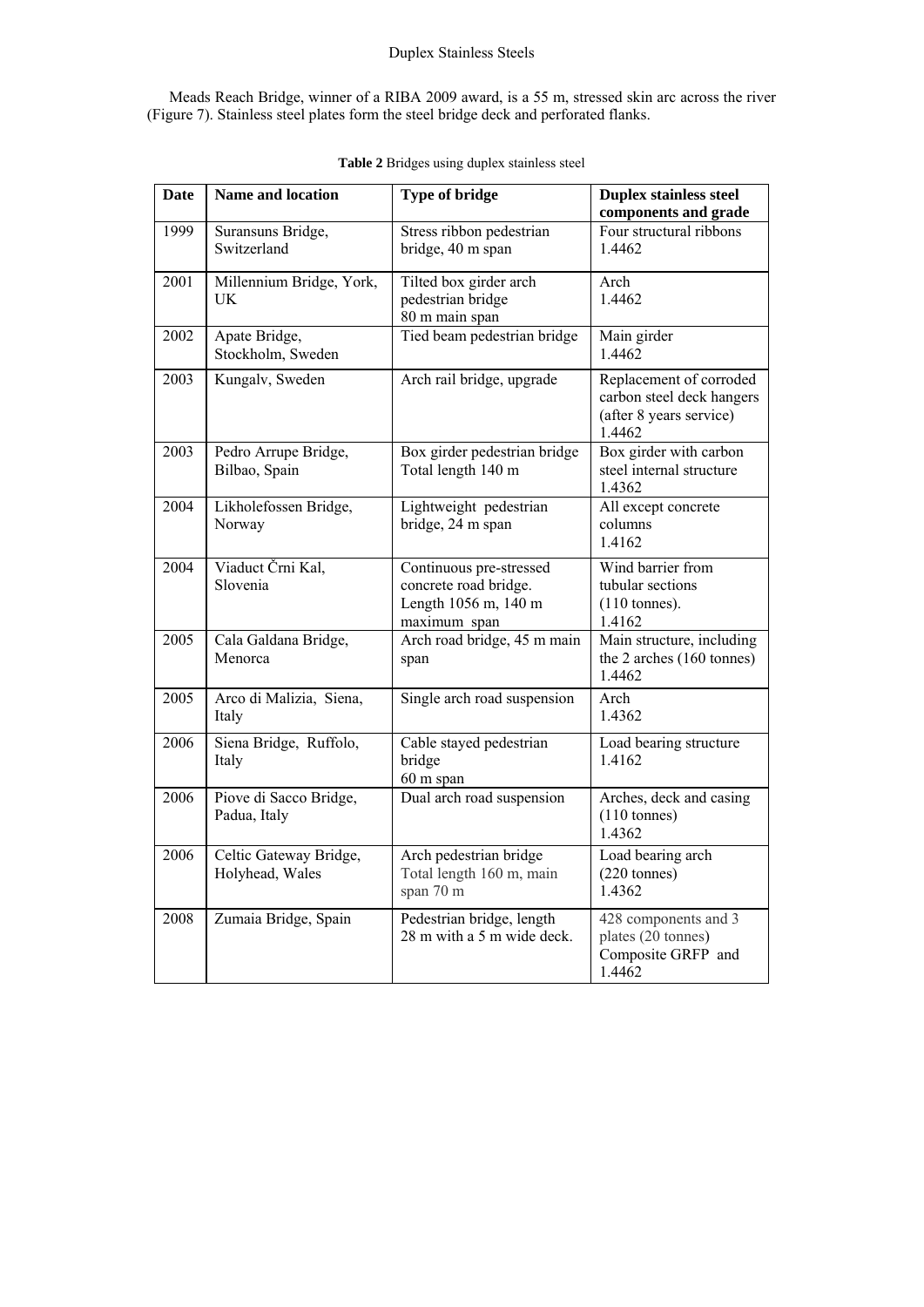| <b>Date</b> | <b>Name and location</b>                         | <b>Type of bridge</b>                                                   | <b>Duplex stainless steel</b><br>components and grade                                              |
|-------------|--------------------------------------------------|-------------------------------------------------------------------------|----------------------------------------------------------------------------------------------------|
| 2009        | The Helix, Marina Bay,<br>Singapore              | Tubular pedestrian bridge<br>Total length 280 m                         | Main structure<br>(400 tonnes structural<br>pipes; 200 tonnes other<br>structural parts)<br>1.4462 |
| 2009        | Stockfjarden outlet in<br>Flen, Sweden           | Road bridge                                                             | Load bearing I beams<br>1.4162                                                                     |
| 2009        | Meads Reach, Bristol, UK                         | Stressed skin arc pedestrian<br>bridge, 55 m span                       | Stressed skin arc<br>$(75 \text{ tonnes})$<br>1.4462                                               |
| 2009        | Sant Fruitos Bridge, Spain                       | Pedestrian arch bridge                                                  | All load bearing<br>structural elements<br>14162                                                   |
| 2009        | Stonecutters Bridge, Hong<br>Kong                | Cable-stayed road bridge<br>1,596m total length<br>1,018 m longest span | Outer skin of the towers<br>(1800 tonnes plate)<br>200 tonnes pipes)<br>14462                      |
| 2010        | Second Gateway Bridge,<br>Brisbane Australia     | Road bridge over river                                                  | Reinforcing bar in<br>concrete pile caps<br>1.4162                                                 |
| 2011        | Harbor Drive Pedestrian<br>Bridge, San Diego, US | Pedestrian bridge<br>162 m curved span                                  | 1.4462                                                                                             |

# **7 Conclusion**

Transport networks are of crucial importance to economic growth. It therefore makes sense to ensure that bridges are designed to high levels of sustainability to prevent deficiencies in their durability or strength necessitating repair or replacement that would lead to considerable disruption for their users. A sustainable bridge is a structure that has been built quickly but efficiently to last a long time, with optimal use of resources as well as minimal disruption of the surrounding environment and minimal wasted materials. Bridge designers around the world are seeking high performance materials that can be used in the construction of bridges and which offer extended service life, lower energy requirements and simplified deconstruction at end-of-life.

Duplex stainless steels have tremendous potential for expanding future applications in bridge structures; their high strength, toughness and ductility coupled with excellent durability should lead to many future applications in sustainable bridges. Further work is needed in order to quantify the relative environmental impacts of duplex bridges compared to conventional materials for bridges.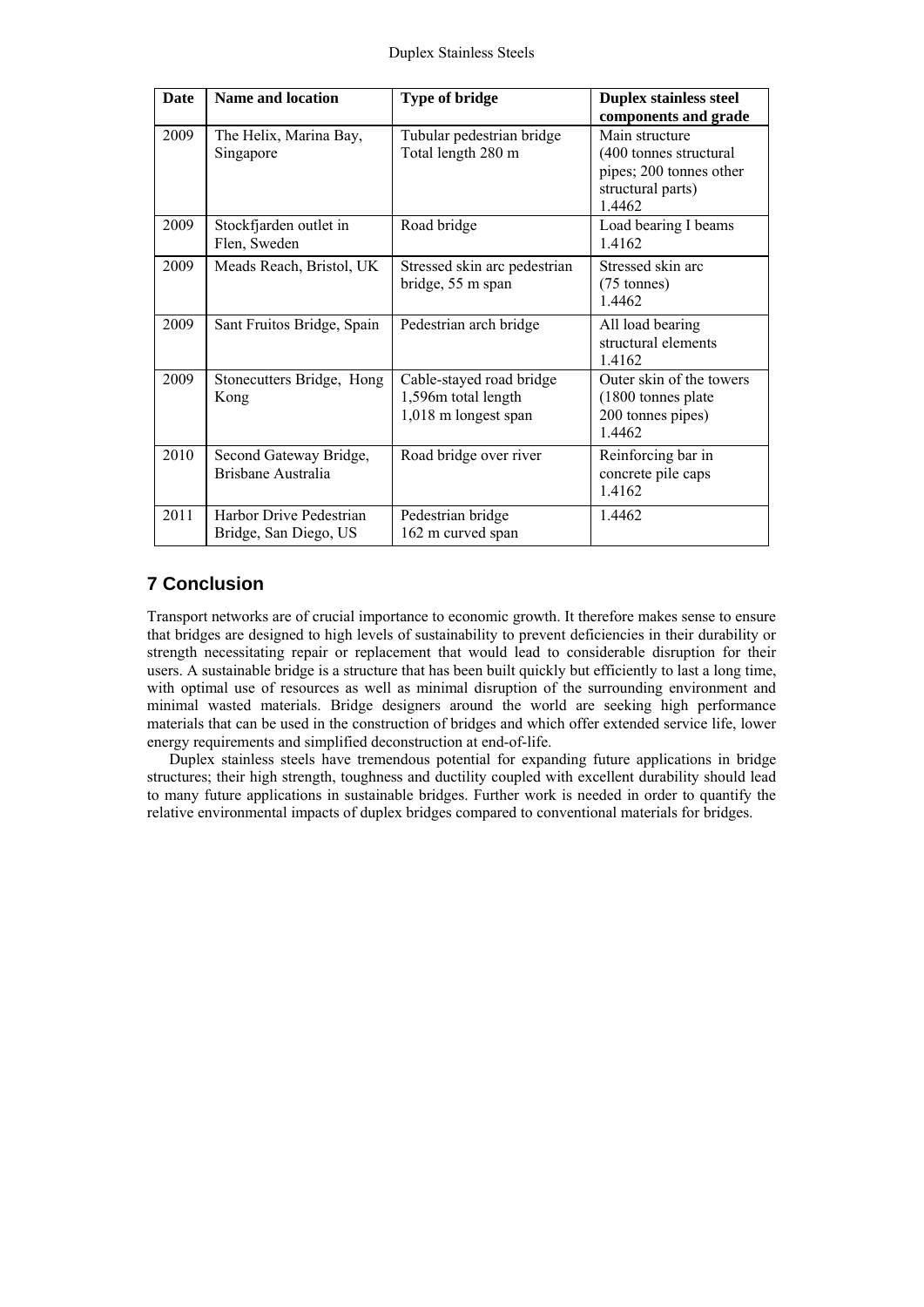

**Fig. 2.** Cala Galdana Road Bridge, Menorca (Courtesy: Pedelta)



**Fig. 3.** Stonecutters Bridge: monotower and stay cables (left), segment of skin (top right), shear connectors on side of tower segment (bottom right) (Courtesy: Arup)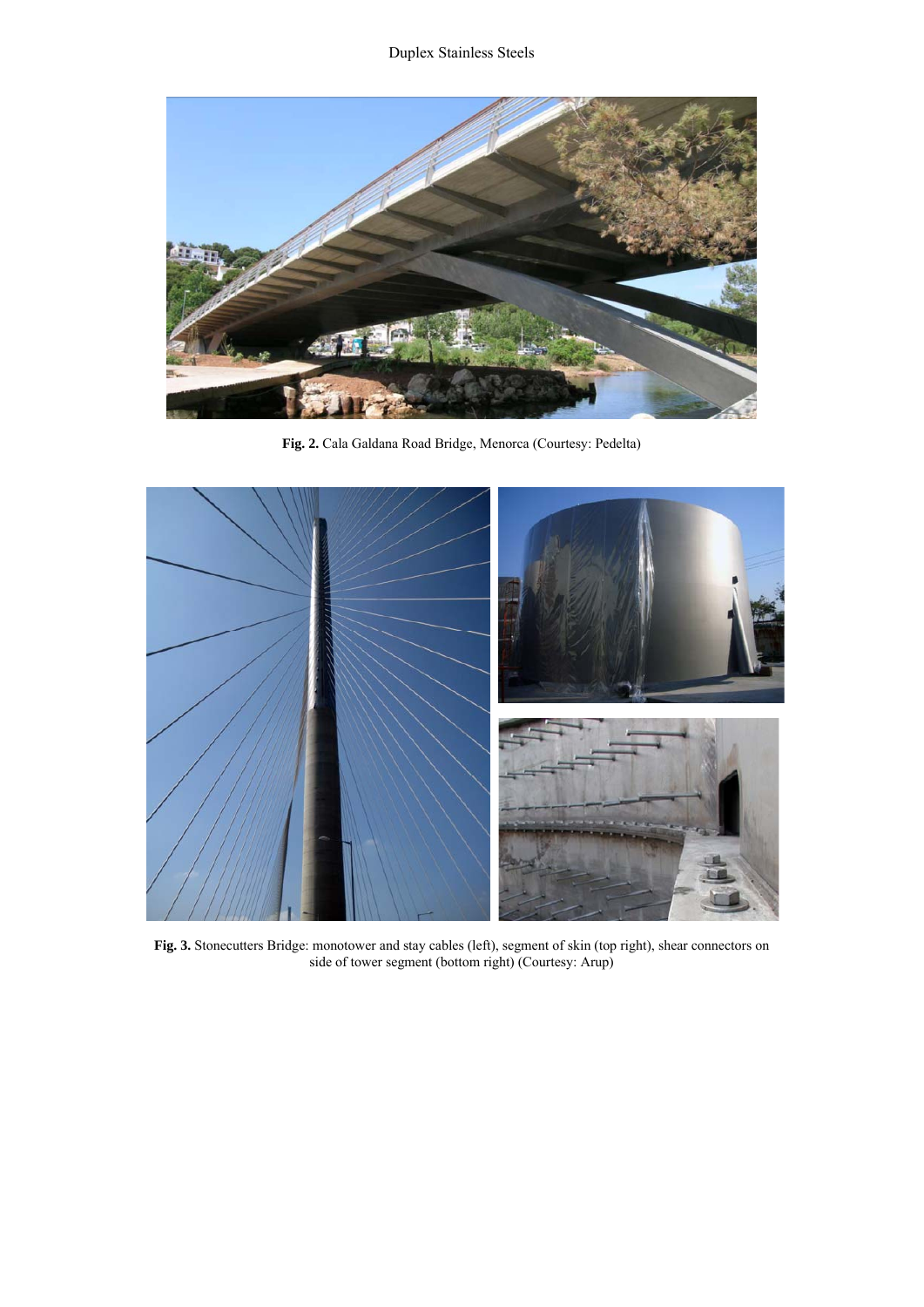

**Fig. 4.** The Helix, Marina Bay, Singapore (Courtesy: Darren Soh)



**Fig. 5.** Zumaia Pedestrian Bridge (Courtesy: Pedelta)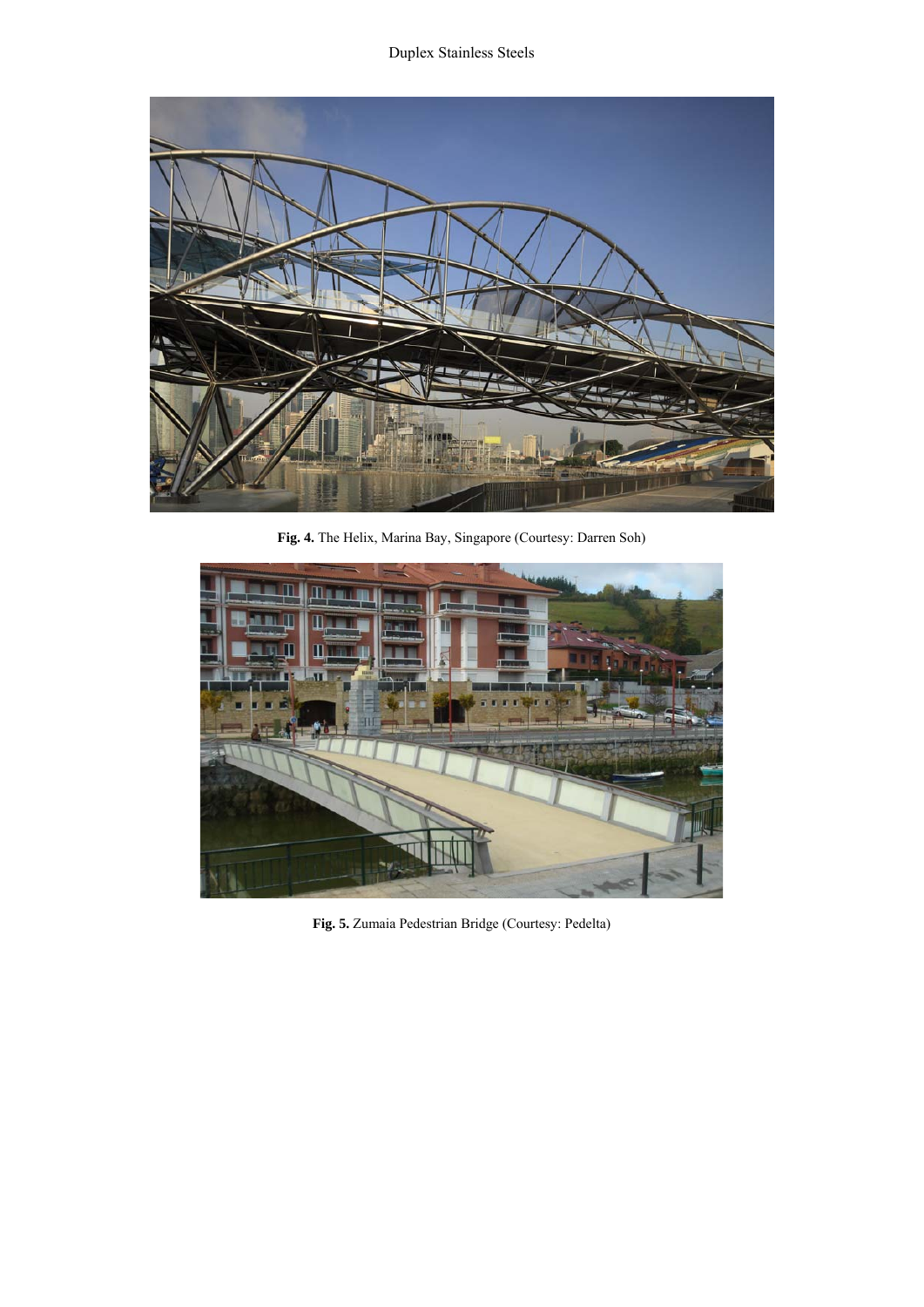

**Fig. 6.** Piove di Sacco Bridge under construction, Padua, Italy (Courtesy: Centro Inox)



**Fig. 7.** Meads Reach Bridge, Bristol, UK (Fabricator: www.m-tec.uk.com, Photo: www.photo-genics.com)